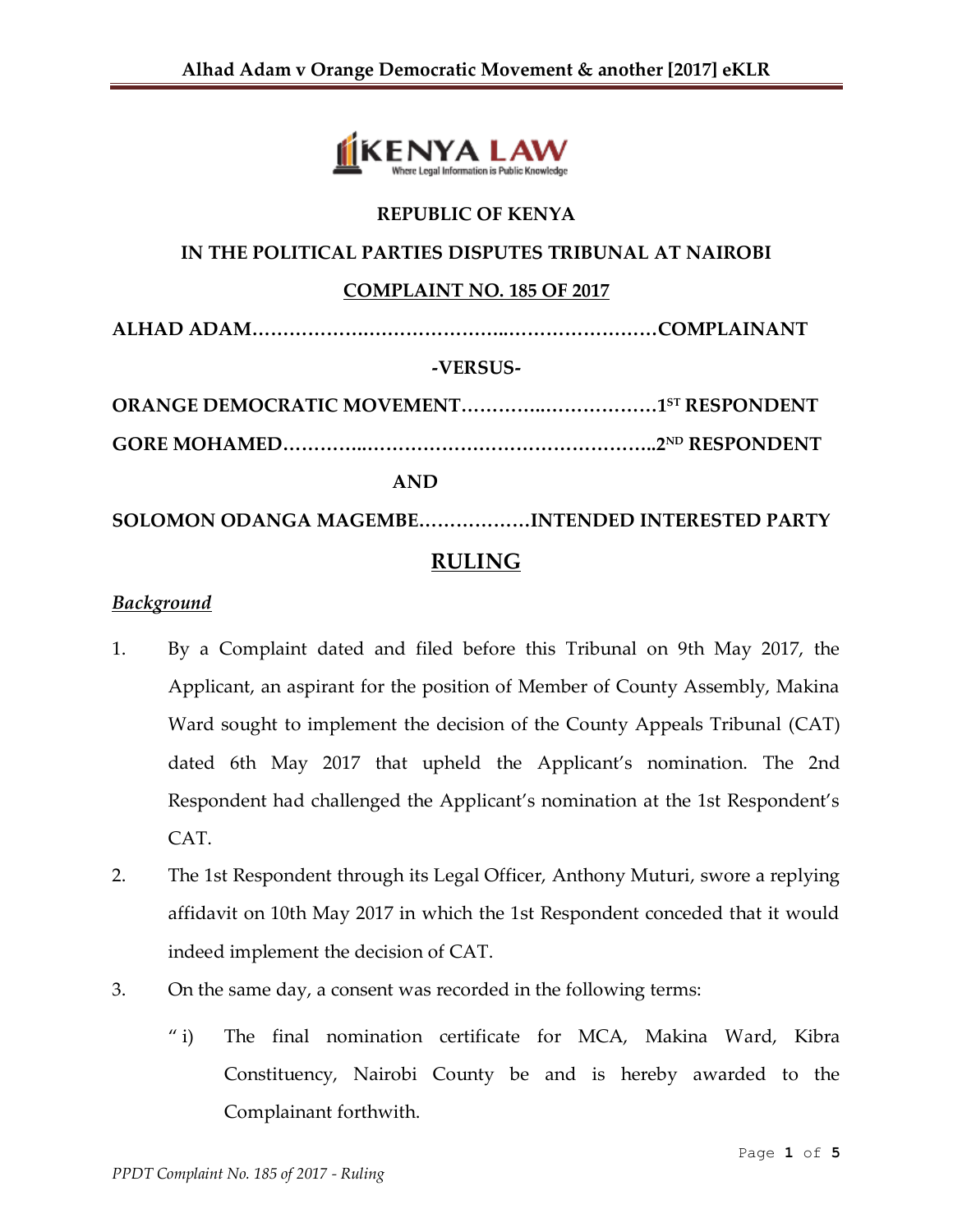- ii) The 1st Respondent shall accordingly enter the name of the Complainant on the party list to IEBC.
- iii) The Complaint against the 2nd Respondent be and is hereby withdrawn."

## *The Application*

- 4. On 16th May 2017, the intended interested party filed an application seeking to be enjoined as such. The intended interested party also seeks to set aside the consent order dated on 10th May 2017 and the subsequent orders in enforcement thereof whilst seeking conservatory orders restraining the 1st Respondent from presenting the Complainant's name to IEBC.
- 5. The grounds for this application are that the interested party won the nomination exercise and that the Complainant and 2nd Respondent colluded and concealed material facts thereby misleading the Tribunal. further, the Complainant relied on a forged document. The application is supported by the intended interested party's affidavit. He avers that he learnt of the consent order on 15th May 2017from one of his agents. He alleges that he was the winner of the nomination and was issued with a provisional nomination certificate as well as the final nomination certificate, copies of which he has annexed to the affidavit.
- 6. the applicant filed an amended application on 26th May 2017 in which he further seeks that his name be returned to the IEBC, the same having been initially put and then substituted with that of the Complainant. He accuses the Complainant of using all means to get the nomination.

#### *The Response*

7. The Complainant filed a replying affidavit dated 17th May 2017 in which he reiterates that he won. He also avers that the intended interested party has not exhausted internal dispute resolution mechanism and asserts that his complaint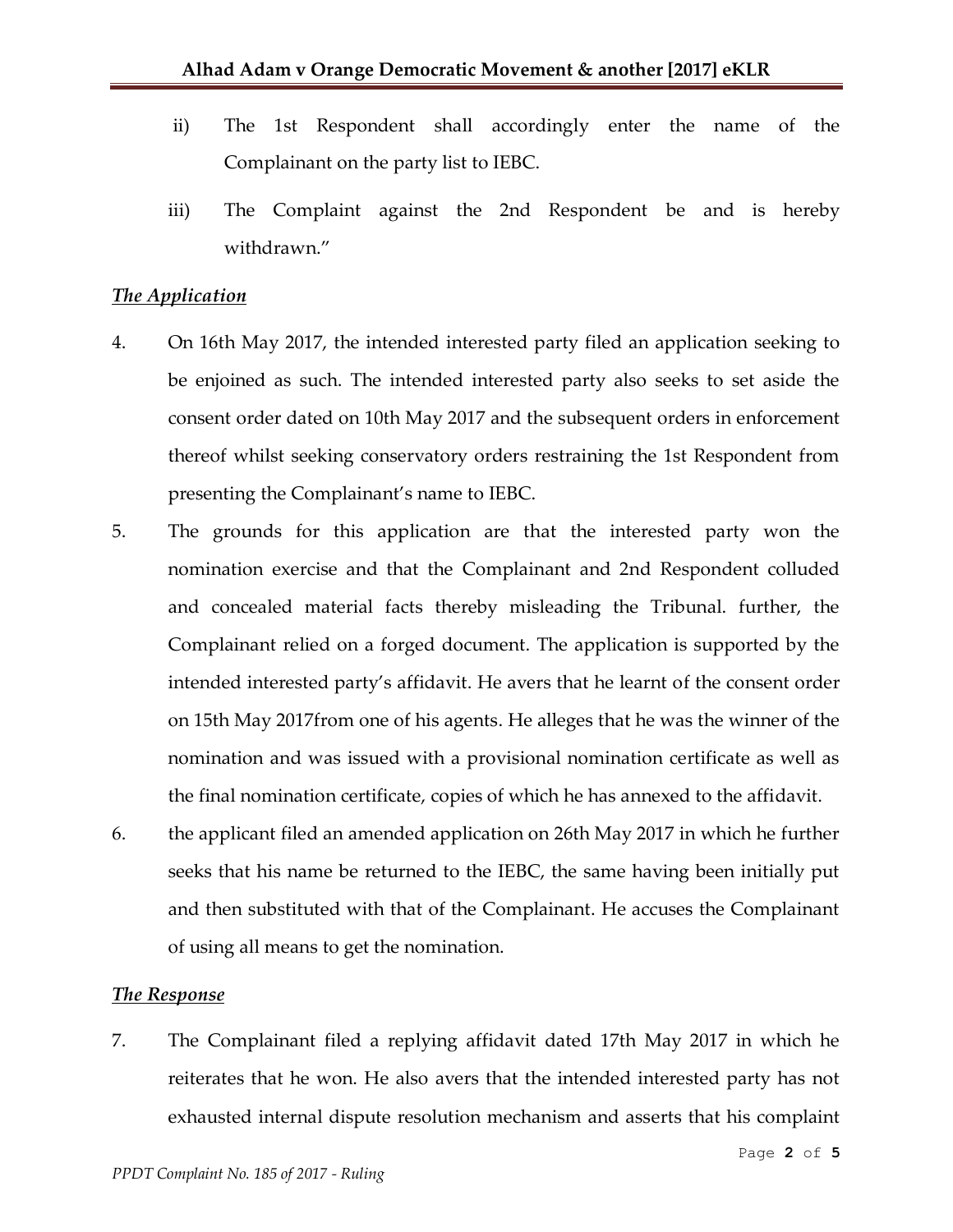before the Tribunal was to enforce the decision of CAT and not contest over who won. He also takes issue with the appearance and authenticity of the provisional certificate adduced by the intended interested party and urges us to dismiss the application. The Complainant swore and filed a further affidavit on 25th May 2017. He avers that the intended interested party cannot be enjoined upon entry of judgment and the matter is now *res judicata.* He also attaches an extract of the IEBC list as at 20th May 2017 in which his name was already included as the 1st Respondent's nominee.

## *Issues for determination*

8. We note that by consent, the intended interested party was enjoined in the proceedings on 26th May 2017 when the matter came for hearing. What remains to be determined therefore is *whether the consent orders of 10th May 2017 should be set aside*.

# *Analysis*

9. The principles of setting aside a consent order are well settled. In *Brooke Bond Liebig (T) Ltd vs Mallya (1975) E.A.L.R 266* it was held that a consent judgment may only be set aside for fraud, collusion or any reason which would enable the court to set aside an agreement. The Interested Party argues that he was not a party to the proceedings as he was never served. Our perusal of the record indicates that appearance was entered on his behalf by the firm of Wesonga Wamalwa & Kariuki Advocates who later withdrew the application to be enjoined as interested party. The Interested Party disputes having been instructed the said firm of advocates. Unfortunately, we are not in a position to address ourselves on the issue of instructions as we have not been specifically called upon to make this finding and evidence adduced in this regard.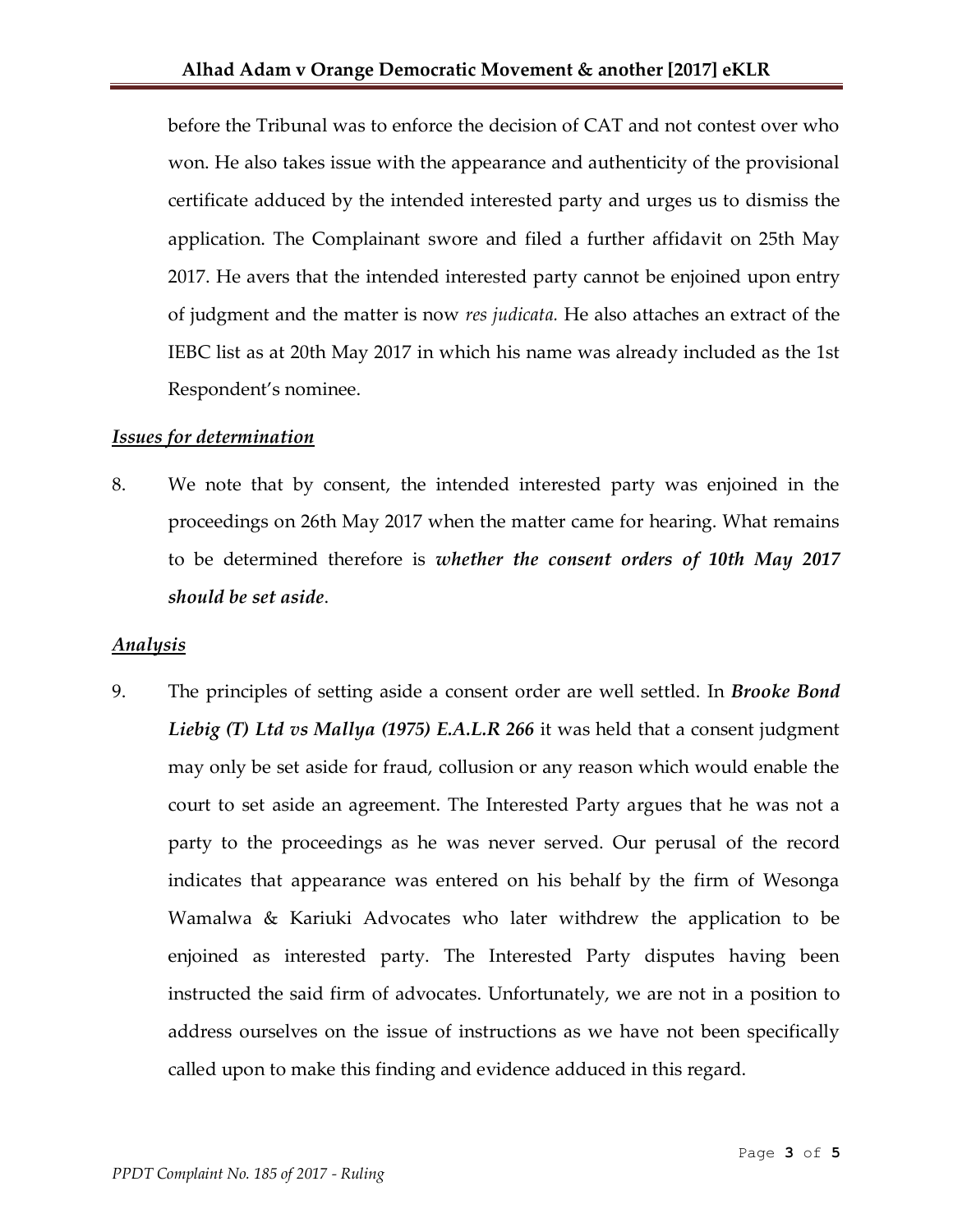- 10. The Complainant and the Interested Party each challenge the provisional certificate adduced by the other accusing the other one of being a forgery. Again, we are not able to determine the question of forgery in the absence of more evidence. We say the same of the two contradicting affidavits on record allegedly sworn by the 1st Respondent's Anthony Moturi. Where a party alleges fraud, the onus in on the person to discharge the requisite burden of proof to support the allegation to the satisfaction of the Tribunal.
- 11. Presently, we can only at best note that there may be inconsistencies of fact and material before us without any further overriding evidence to make us find in favour of the interested party's allegations. This in itself is not sufficient to enable us make a finding of fraud to warrant our reconsideration of the consent orders issued on  $11<sup>th</sup>$  May 2017. Moreover, the consent was made in open court and put on record as part of the court record. We do not see how that amounts to collusion on the part of the parties. The Interested Party has not persuaded us in this respect.

# *Order*

12. Consequently, the Interested Party has not proved to the satisfaction of the Tribunal that he deserves the prayers sought in the Amended Notice of Motion application dated 24th May 2017. The application fails and is hereby dismissed with no order as to costs.

# **Dated at NAIROBI this 25th DAY of MAY 2017**

- **1. Kyalo Mbobu ………………………………….(Chairperson)**
- **2. James Atema ….………………………………(Member)**